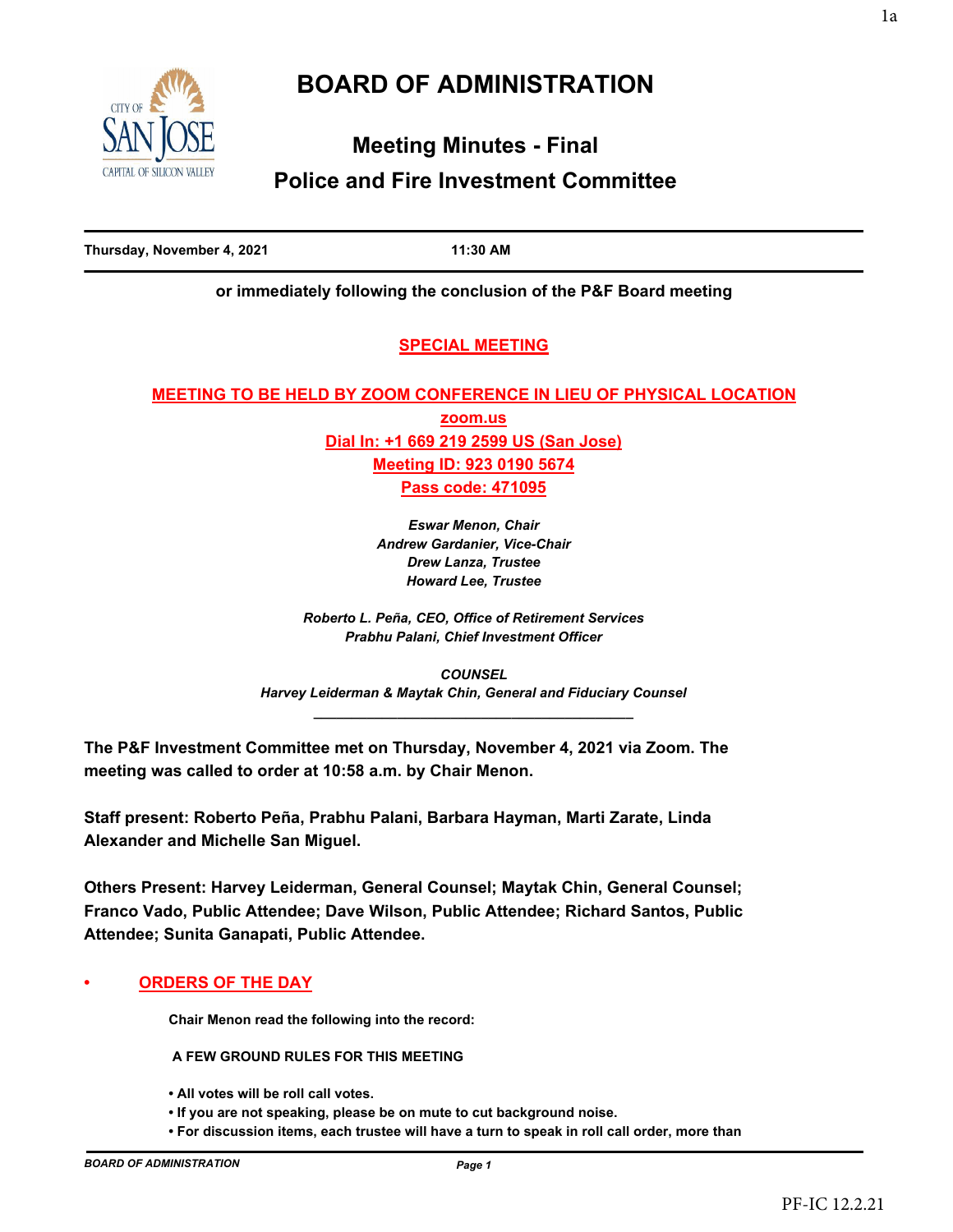**once if desired.**

- **The public will have an opportunity to speak on each item after trustees.**
- **The public will also have an opportunity to speak again at the end of the meeting on any other item not on the agenda that is within the subject jurisdiction of the Board.**

**WAIVE SUNSHINE (attachments received late):**

**• 2a - Discussion and action on factual findings for use of California Assembly Bill 361's abbreviated teleconferencing procedures.**

**A motion was made to waive Sunshine on the attachment for 2a.** 

**Approved. (M.S.C. Gardanier/Lanza 4-0-0) The motion passed unanimously by roll call vote.**

#### **OPEN SESSION**

#### **1. Consent Calendar**

**A motion was made to approve the Consent Calendar.** 

**Approved. (M.S.C. Gardanier/Lanza 4-0-0) The motion was approved unanimously by roll cal vote.**

**a.** Approval of the Minutes of the Special Investment Committee meeting from October 7, 2021.

#### **2. New Business**

**a.** Discussion and action on factual findings for use of California Assembly Bill 361's abbreviated teleconferencing procedures.

**Counsel Chin introduced and spoke to the item. Ms. Chin explained the contents of the memo submitted to the Committee regarding evidentiary support for the Committee's consideration of factual findings necessary for election to adopt AB 361's abbreviated teleconferencing procedures, which included:**

**(1) Governor's proclamation on the continued state of emergency due to the ongoing COVID 19 pandemic; and** 

**(2) the City Council's recent resolution that continued to impose and recommend social distancing in City facilities.**

**A motion was made to adopt these and as the Committee's factual findings under AB361 to allow the Committee to continue meeting virtually for the next 30 days.**

**Approved. (M.S.C. Lanza/Gardanier 4-0-0) The motion passed unanimously by roll call vote.**

#### **PROPOSED AGENDA ITEMS**

**None.**

#### **PUBLIC COMMENT**